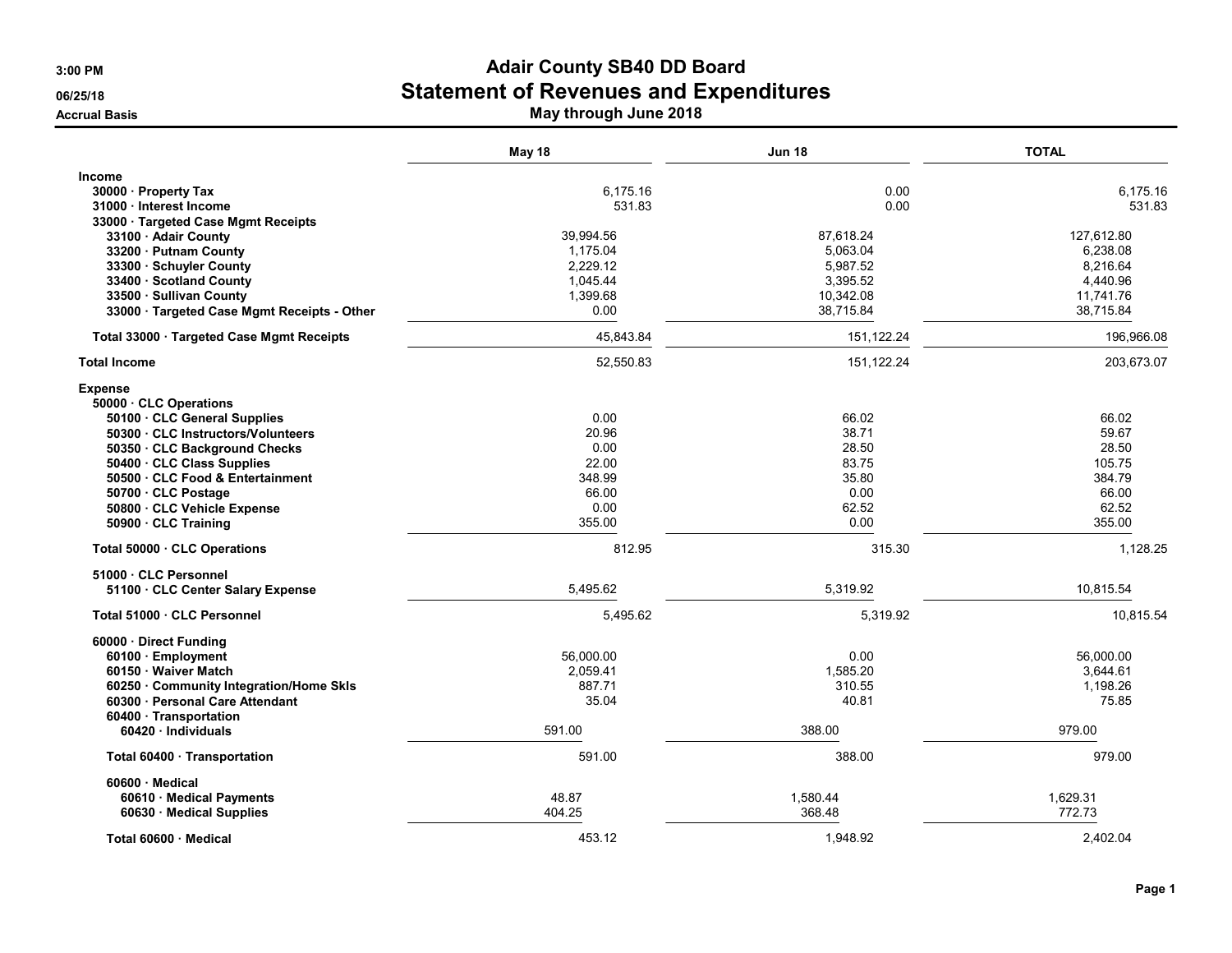|                                                          | May 18    | <b>Jun 18</b> | <b>TOTAL</b> |
|----------------------------------------------------------|-----------|---------------|--------------|
| 60700 General Relief                                     |           |               |              |
| 60710 · Camp, Conferences & Memberships                  | 400.00    | 3,750.00      | 4,150.00     |
| 60740 · Summer Program<br>60741 · Summer Program Payroll | 0.00      | 7,420.35      | 7,420.35     |
| 60742 · Summer Program Stipends                          | 0.00      | 200.00        | 200.00       |
| 60745 · Summer Program Supplies                          | 0.00      | 230.29        | 230.29       |
| 60747 · Summer Program Recreation                        | 0.00      | 760.00        | 760.00       |
| 60748 · Summer Program Training                          | 0.00      | 150.41        | 150.41       |
| Total 60740 · Summer Program                             | 0.00      | 8,761.05      | 8,761.05     |
| 60700 General Relief - Other                             | 0.00      | 329.36        | 329.36       |
| Total 60700 · General Relief                             | 400.00    | 12,840.41     | 13,240.41    |
| 60800 · Temporary Residential Supports                   | 369.16    | 528.50        | 897.66       |
| Total 60000 Direct Funding                               | 60,795.44 | 17,642.39     | 78,437.83    |
| 61000 · Funding to Other Counties                        |           |               |              |
| 61100 · Funding to Putnam County                         | 140.16    | 350.40        | 490.56       |
| 61200 · Funding to Schuyler County                       | 223.39    | 92.19         | 315.58       |
| 61300 · Funding to Scotland County                       | 254.79    | 61.79         | 316.58       |
| 61400 · Funding to Sullivan County                       | 1,193.73  | 540.89        | 1,734.62     |
| Total 61000 · Funding to Other Counties                  | 1,812.07  | 1,045.27      | 2,857.34     |
| 70000 · Targeted Case Mgmt Expense                       |           |               |              |
| 70200 · TCM Supplies                                     | 109.88    | 0.00          | 109.88       |
| 70250 TCM On Call Phone                                  | 251.82    | 127.79        | 379.61       |
| 70300 · TCM Admin Salary                                 | 7,616.03  | 6,985.01      | 14,601.04    |
| 70400 · TCM Admin Mileage                                | 0.00      | 96.90         | 96.90        |
| 71000 - Adair County                                     |           |               |              |
| 71110 · TCM Salary Expense                               | 23.058.94 | 28.501.79     | 51.560.73    |
| 71115 · TCM Overtime                                     | 0.00      | 116.81        | 116.81       |
| 71150 Mileage                                            | 680.00    | 612.51        | 1,292.51     |
| Total 71000 · Adair County                               | 23,738.94 | 29,231.11     | 52,970.05    |
| 72000 · Putnam County                                    |           |               |              |
| 72110 · TCM Salary Expense                               | 1,349.08  | 1,315.59      | 2,664.67     |
| 72150 Mileage                                            | 222.87    | 217.77        | 440.64       |
| Total 72000 · Putnam County                              | 1,571.95  | 1,533.36      | 3,105.31     |
| 73000 · Schuyler County                                  |           |               |              |
| 73110 · TCM Salary Expense                               | 2,306.71  | 2,437.66      | 4,744.37     |
| 73150 Mileage                                            | 149.94    | 177.99        | 327.93       |
| Total 73000 · Schuyler County                            | 2,456.65  | 2,615.65      | 5,072.30     |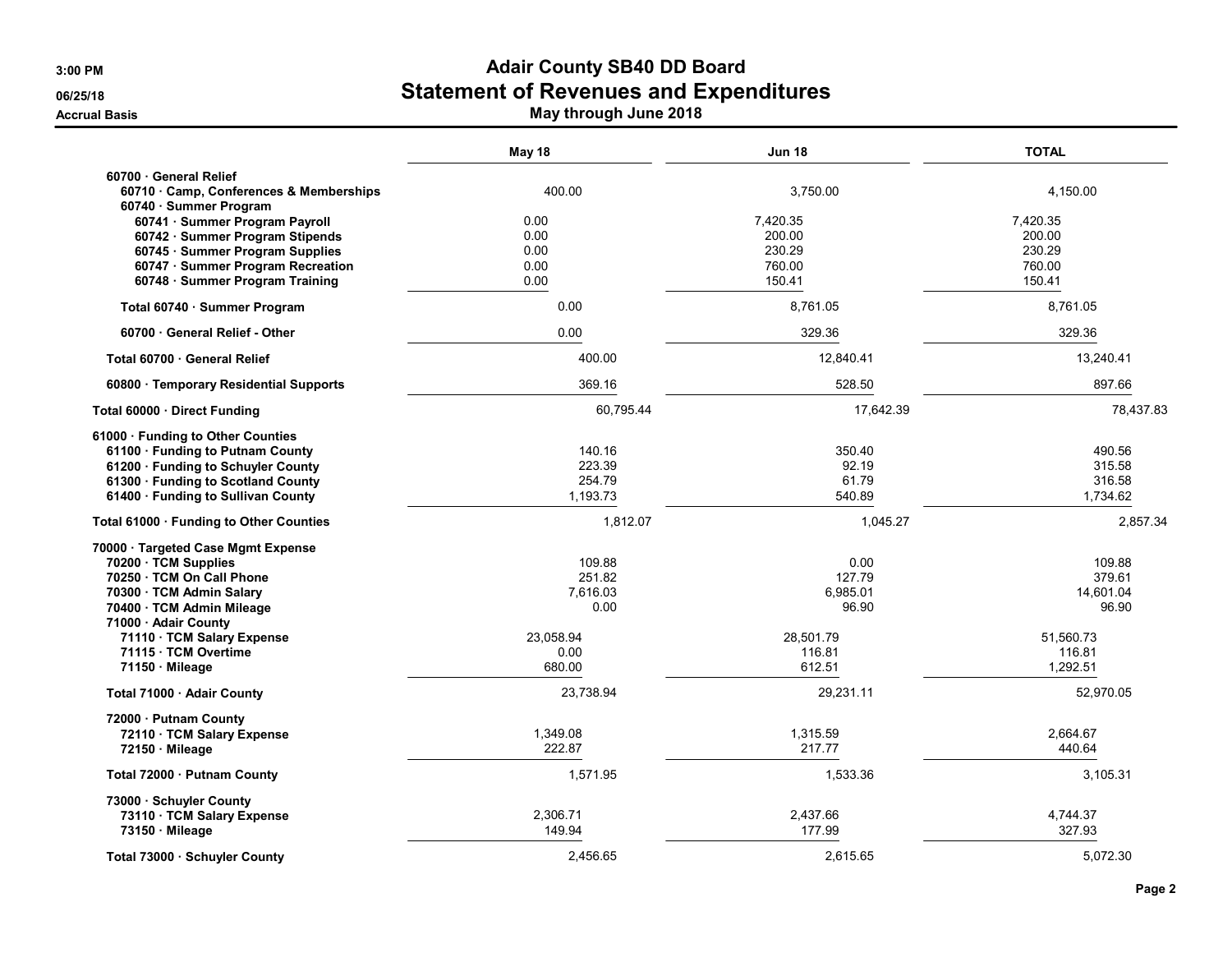|                                                                                                                                | May 18                      | <b>Jun 18</b>              | <b>TOTAL</b>                |
|--------------------------------------------------------------------------------------------------------------------------------|-----------------------------|----------------------------|-----------------------------|
| 74000 Scotland County<br>74110 · TCM Salary Expense<br>74150 Mileage                                                           | 949.85<br>51.51             | 948.92<br>114.75           | 1,898.77<br>166.26          |
| Total 74000 · Scotland County                                                                                                  | 1,001.36                    | 1,063.67                   | 2,065.03                    |
| 75000 · Sullivan County<br>75110 · TCM Salary Expense<br>75150 Mileage<br>75000 · Sullivan County - Other                      | 3,668.29<br>323.34<br>70.38 | 3,020.66<br>336.60<br>0.00 | 6,688.95<br>659.94<br>70.38 |
| Total 75000 · Sullivan County                                                                                                  | 4,062.01                    | 3,357.26                   | 7,419.27                    |
| 76000 · TCM Training                                                                                                           | 207.16                      | 989.16                     | 1,196.32                    |
| Total 70000 · Targeted Case Mgmt Expense                                                                                       | 41,015.80                   | 45,999.91                  | 87,015.71                   |
| 80000 · Programming - Indirect<br>85000 · Employee Travel<br>87000 Office Expenses<br>87100 · Office Supplies                  | 403.41                      | 196.86                     | 600.27                      |
| 87120 · Office Supplies-McPherson                                                                                              | 1,033.08                    | 639.36                     | 1,672.44                    |
| Total 87100 · Office Supplies                                                                                                  | 1,033.08                    | 639.36                     | 1,672.44                    |
| 87200 · Postage<br>87210 · Postage-General<br>87220 Postage-TCM                                                                | 34.00<br>0.00               | 71.00<br>100.00            | 105.00<br>100.00            |
| Total 87200 · Postage                                                                                                          | 34.00                       | 171.00                     | 205.00                      |
| 87300 Advertising/Marketing<br>87310 · Advertising-Country Club<br>87300 · Advertising/Marketing - Other                       | 33.00<br>230.25             | 0.00<br>0.00               | 33.00<br>230.25             |
| Total 87300 · Advertising/Marketing                                                                                            | 263.25                      | 0.00                       | 263.25                      |
| 87450 · Employee Retention/Appreciation<br>87700 · Building Maintenance<br>87710 Janitorial<br>87711 · Janitorial-Country Club | 400.00<br>195.00            | 0.00<br>316.49             | 400.00<br>511.49            |
| 87712 Janitorial-McPherson                                                                                                     | 151.93                      | 195.57                     | 347.50                      |
| Total 87710 Janitorial                                                                                                         | 346.93                      | 512.06                     | 858.99                      |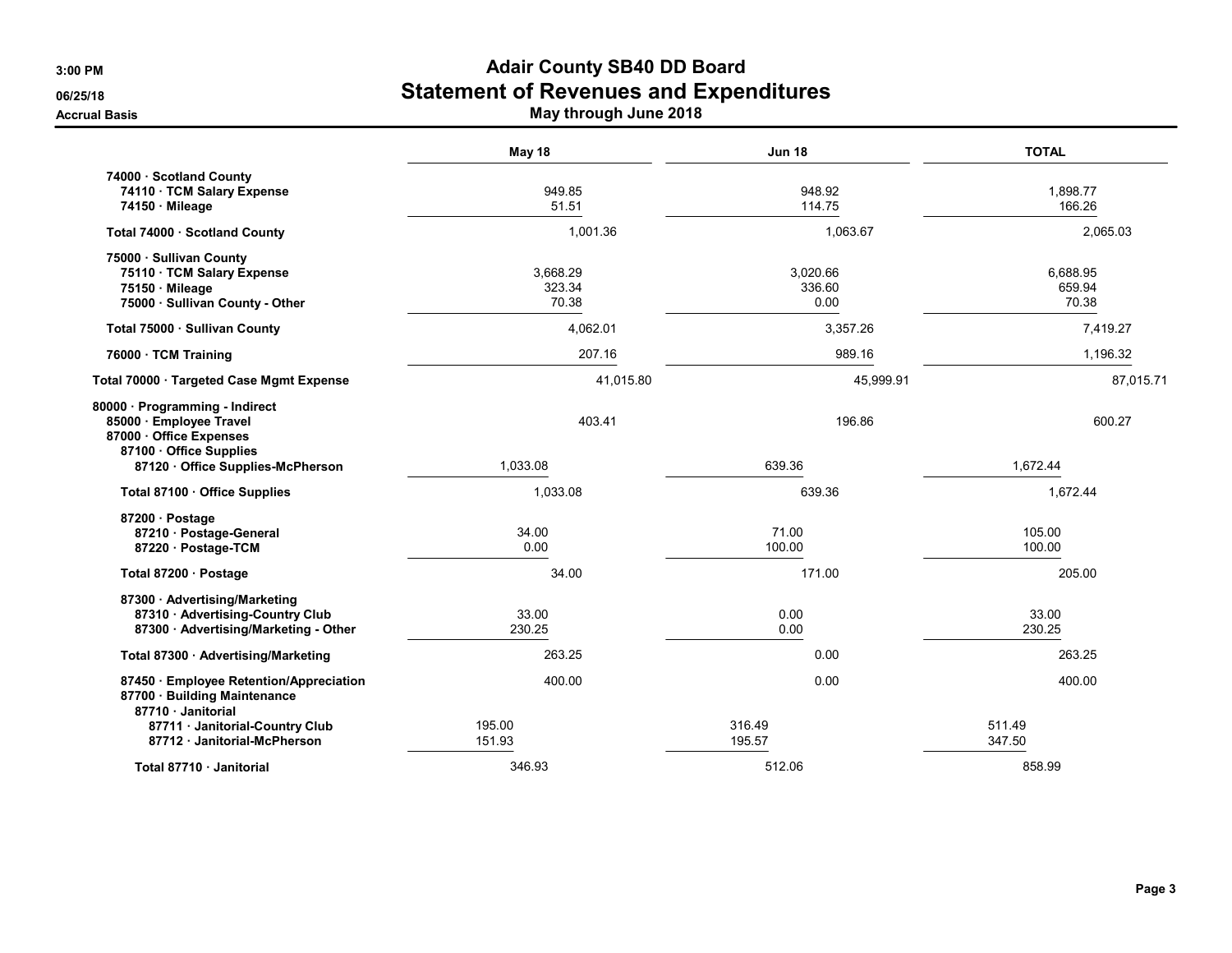|                                                                                                                                     | May 18                           | <b>Jun 18</b>                    | <b>TOTAL</b>                      |
|-------------------------------------------------------------------------------------------------------------------------------------|----------------------------------|----------------------------------|-----------------------------------|
| 87720 · Lawn Care<br>87721 · Lawn Care-Country Club<br>87722 Lawn Care-McPherson                                                    | 180.00<br>40.00                  | 180.00<br>40.00                  | 360.00<br>80.00                   |
| Total 87720 · Lawn Care                                                                                                             | 220.00                           | 220.00                           | 440.00                            |
| Total 87700 · Building Maintenance                                                                                                  | 566.93                           | 732.06                           | 1,298.99                          |
| 87800 · Software & Technology<br>87810 · Soft & Tech-Country Club<br>87800 · Software & Technology - Other                          | 85.15<br>2,900.00                | 593.75<br>0.00                   | 678.90<br>2,900.00                |
| Total 87800 · Software & Technology                                                                                                 | 2.985.15                         | 593.75                           | 3,578.90                          |
| Total 87000 Office Expenses                                                                                                         | 5,282.41                         | 2,136.17                         | 7,418.58                          |
| 87500 · Personnel<br>66000 · Payroll Expenses<br>66500 · Salary Sick<br>66700 · Salary Vacation<br>66000 · Payroll Expenses - Other | 1,686.80<br>2,148.05<br>5,251.66 | 2,731.48<br>2,202.46<br>8,046.62 | 4,418.28<br>4,350.51<br>13,298.28 |
| Total 66000 · Payroll Expenses                                                                                                      | 9,086.51                         | 12,980.56                        | 22,067.07                         |
| 87510 · Salary Expense<br>87520 · Employer Paid Soc Sec Tax<br>87540 · Employee Benefits                                            | 9.464.96<br>0.00<br>14,931.15    | 9.328.19<br>0.02<br>17,004.05    | 18,793.15<br>0.02<br>31,935.20    |
| Total 87500 · Personnel                                                                                                             | 33,482.62                        | 39,312.82                        | 72,795.44                         |
| 88000 Professional Services<br>88100 · Accounting and Audit<br>88300 Consulting                                                     | 0.00<br>2,816.85                 | 695.00<br>593.75                 | 695.00<br>3,410.60                |
| Total 88000 Professional Services                                                                                                   | 2,816.85                         | 1.288.75                         | 4,105.60                          |
| 88500 Training<br>89000 Utilities<br>89100 · Electricity                                                                            | 0.00                             | 2,712.04                         | 2,712.04                          |
| 89110 · Electricity-Country Club<br>89120 · Electricity-McPherson<br>89130 · Electricity-314 E McPherson                            | 165.61<br>265.04<br>0.00         | 163.15<br>0.00<br>271.47         | 328.76<br>265.04<br>271.47        |
| Total 89100 · Electricity                                                                                                           | 430.65                           | 434.62                           | 865.27                            |
| 89200 Gas-Country Club<br>89220 Gas-McPherson                                                                                       | 106.93<br>54.92                  | 34.12<br>54.92                   | 141.05<br>109.84                  |